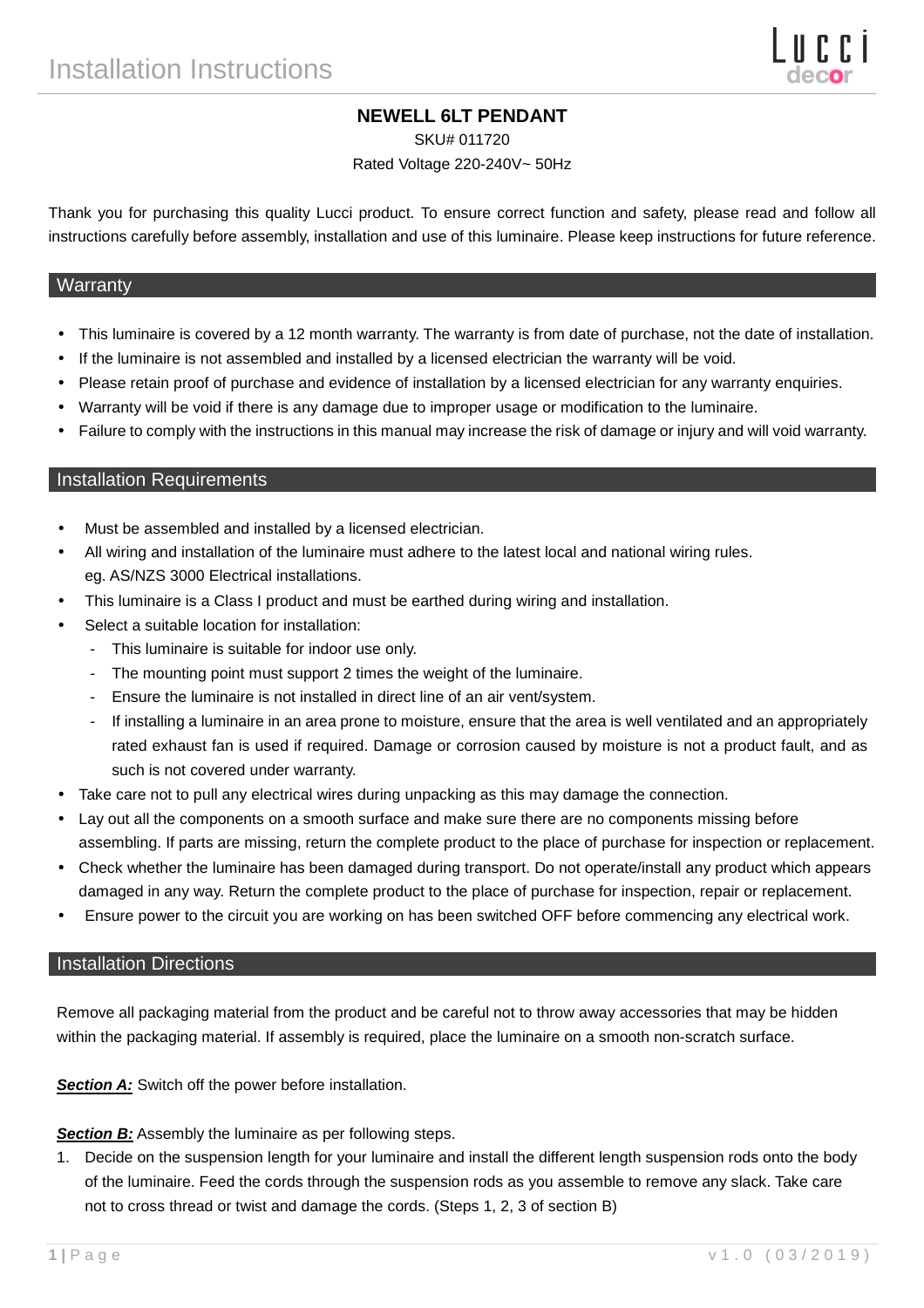# **NOTE: The shortest suspension rod (h) has been pre-assembled onto the canopy (g). Take note of the parts (c, d, e, f) and the sequence they are installed. Loosen the rods (h) from the canopy by undoing the nuts (c) inside the canopy (g).**

- 2. Pull the cords up into the canopy and attach the canopy to the top of the suspension rod. (Steps 4 of section B)
- 3. Install the canopy onto the top of the suspension rod. Install the star washer (f), terminal-block parts (e), star washer (d) and tighten nut (c) at the top. The parts must be assembled in this sequence. (Steps 5, 6, 7, 8 of section B)

# **NOTE: Ensure the nuts & screw of the earth terminal are fully tightened so there is an effective earth continuity.**

4. Join all the live wires and one end of the provided single wire into the closed-end connector. Crimp the closed-end connector and install the heat shrink tubes onto it. Use the heat gun to shrink the heat shrink tube. Use cable ties to tighten the heat shrink tube onto the closed-end connector and cut off the excess ends of the cable tie. Repeat the same steps for the neutral wires. (Steps 9, 10, 11 of section B)

### **NOTE: All live wires and neutral wires are identified by different colours (L: Brown, N: Blue) and also with the L/N label. Ensure they are joined correctly.**

5. Connect the ends of the single wire to the terminal block, tighten the screws on the terminal block. (Steps 12, 13 of section B)

**Section C:** Install the luminaire onto the ceiling as per following steps.

- 1. Remove the mounting bracket by loosening the screws on the side of the canopy. Use the mounting bracket as a template to mark the screw positions on the ceiling.
- 6. Install the mounting bracket onto the ceiling by using appropriately sized mounting screws and anchors. Ensure the screws and anchors used are suitable for the mounting surface and the surrounding environment. (Steps 1, 2 of section C)
- 2. Connect the mains supply wire to the terminal block. Ensure that the wires are secure and no bare wires are exposed. (Step 3 of section C)

| Luminaire Wire / Terminal block                 |
|-------------------------------------------------|
| Yellow/Green or $\left(\frac{\Gamma}{n}\right)$ |
| Blue or N                                       |
| Brown or L                                      |
|                                                 |

- 3. Install the canopy onto the mounting bracket. (Step 4 of section C)
- 4. Tight and secure screws on the side of the canopy. (Step 5 of section C)
- 5. Install globes (not included) into the lamp holders. Do not exceed the maximum wattage rating. (Step 6 of section C)
- 6. Rotate the arms to your desired angle.

### **NOTE: Do not rotate the arms more than 350**° **as this may damage the joint or damage the internal wiring.**

**Section D:** After the installation, switch on the luminaire to test all the lighting functions and enjoy your new luminaire.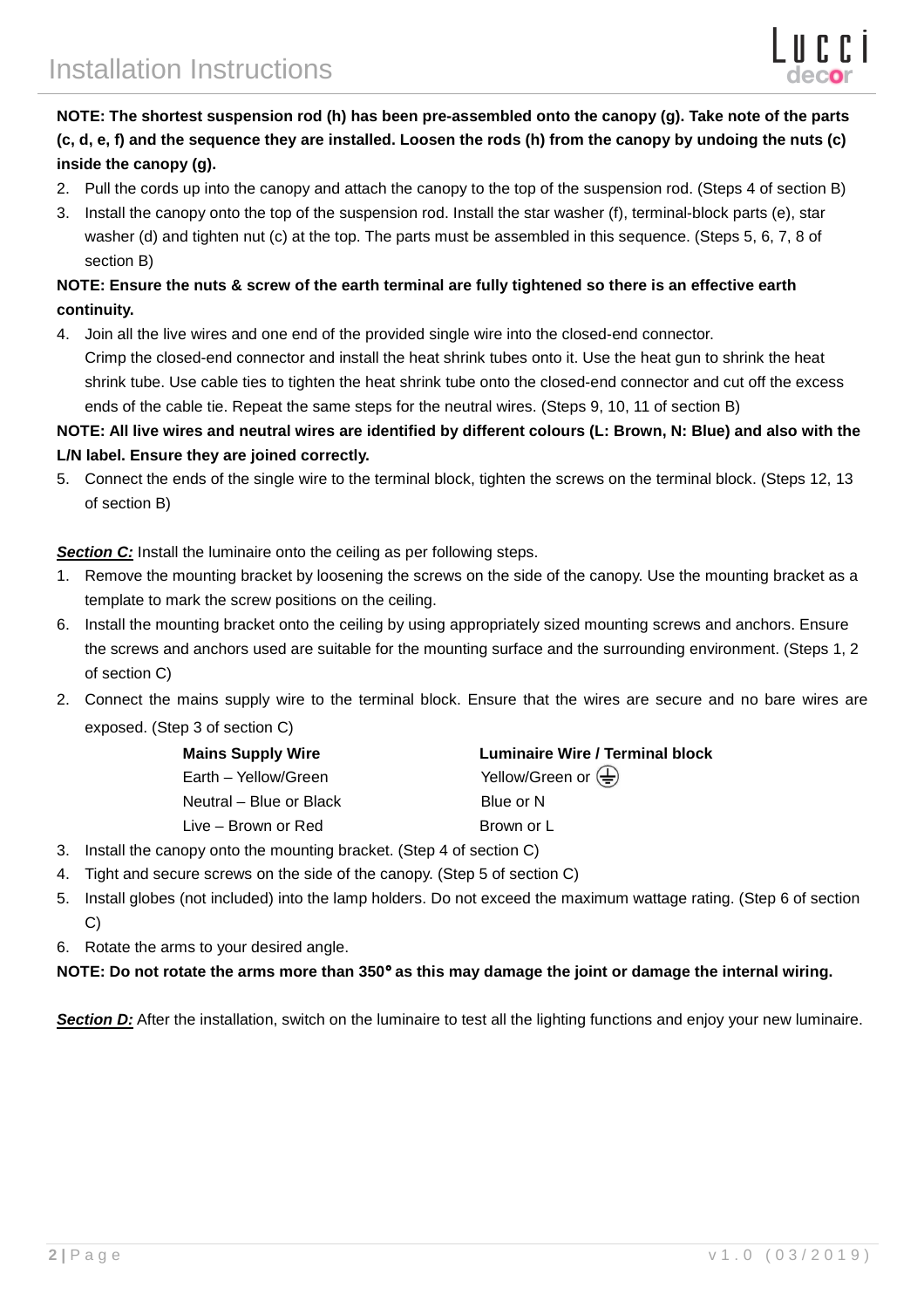

**NOTE: Do not rotate the arms more than 350**° **as this may damage the joint or damage the internal wiring**

deco